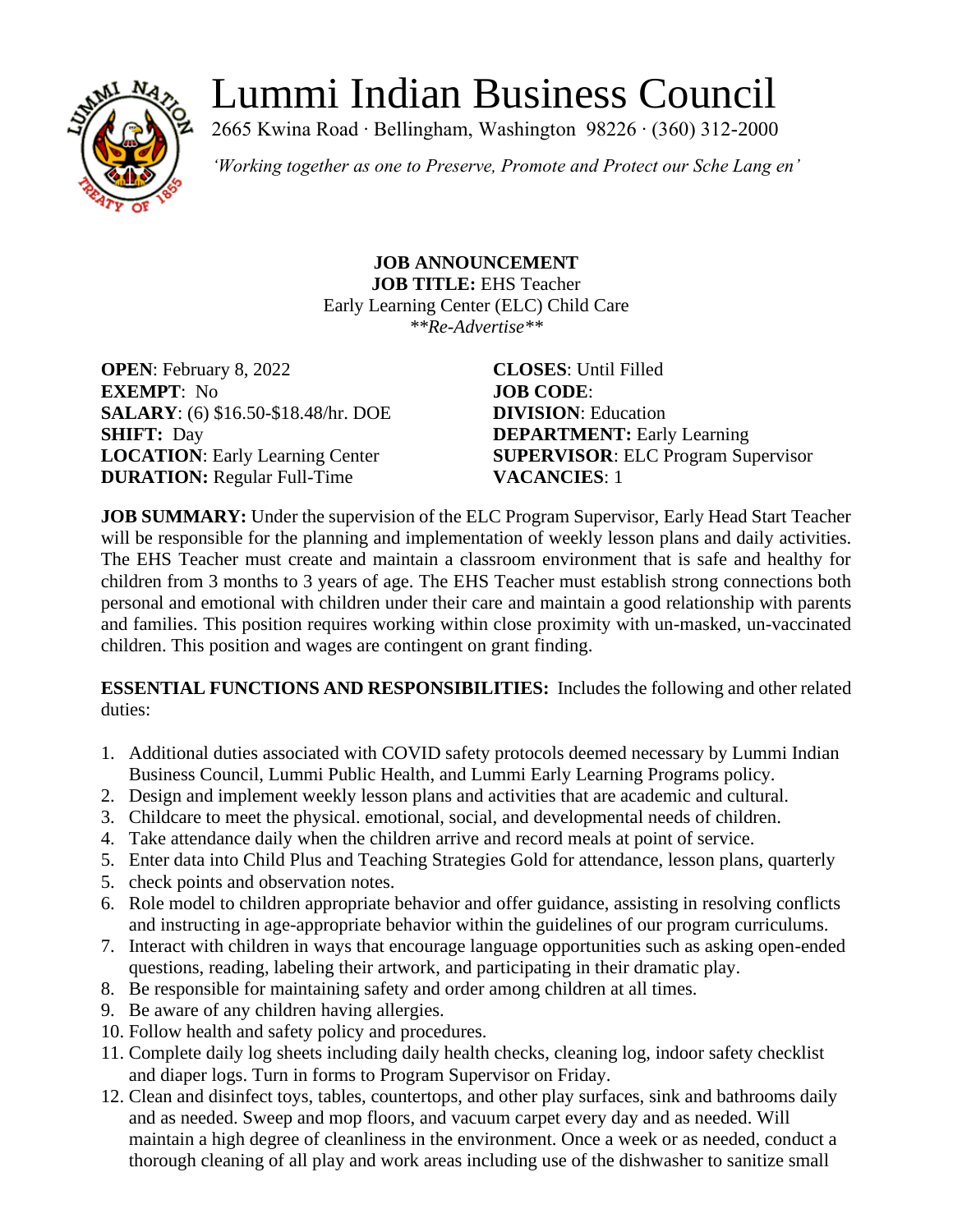manipulative. UPDATED: Must sanitize highly touched surfaces every hour. Toys will be sanitized at the end of each day, if a child mouths a toy the toy will be taken once the child finished and set in a disinfection b in to be sanitized.

- 13. Set up classroom, take down chairs, prepare daily educational activities, wipe down tables and sink, vacuum, and check supplies (toilet paper, paper towels, soap, etc.).
- 14. Coordinate and help supervise teacher aides and volunteers in the classroom.
- 15. Meet with families quarterly for parent teacher conferences, enter visit information into Child Plus, and file the hard copies in the child's file.
- 16. Do developmental and behavioral screenings within 45 days of child's first day of attendance.
- 17. Assess classroom supplies and materials needed prior to implementing activities.
- 18. Maintain compliance with the Washington Administrative Code for Child Care centers and Early Head Start Federal Standards and other regulations
- 19. Establish a positive and productive relationship with parents and families through conversation, newsletters, bulletin board, and or/telephone.
- 20. Encourage parents/guardians to participate in the program.
- 21. Maintain the highest level of ethical behavior and confidentially of information about children, parents, and staff.
- 22. Be able to stand, walk, sit, twist, bend/stoop, squat/kneel, crawl, move quickly, and reach on a daily basis.
- 23. Be able to frequently lift and/or move up to 50 pounds.
- 24. Assist the children with tooth brushing and administer fluoride.
- 25. Observe and report individual children's significant behavior, injuries, and incidents using the Incident or Accident Report forms.
- 26. Be present in your assigned classroom at all times. Communicate with the Co-Teacher regarding your whereabouts and breaks.
- 27. Keep abreast of research and new developments in early childhood education.
- 28. Willing to attend training, workshops, conferences, or classes. Some training may occur after hours and may require being away for more than one day. They may last longer than normal workday.
- 29. Other duties as assigned.

## **Meal Time Responsibilities:**

- 1. Encourage good personal hygiene role model hand washing and brushing teeth.
- 2. Set tables with students; teach children how to set tables for snack and mealtime.
- 3. Teach children how to serve themselves. Students will use ladles, prongs, spoons, and butter knives and pour milk, water, and juice. (Discontinued per the ELP COVID-19 Policy)
- 4. Encourage children to take appropriate portions during mealtime (seconds are usually available).
- 5. Call kitchen staff to refill food containers and/or get more milk.
- 6. Accompany children to the bathroom; also, during lunch children need to be accompanied Assist children with self-help skills. Help children clean up their plates after meal and snack time (scraping plates, emptying glasses, stacking dishes, and pushing chairs in).
- 7. Encourage students to try new foods use mealtime and new foods as an opportunity to teach children about nutrition.
- 8. Clean tables before and after meals using a three step procedure with soap, water, and bleach solution. Dump all food before returning cart to kitchen.
- 9. Check for safety hazards, be watchful at all times for food or spills on the floor that can be a hazard and clean up immediately.
- 10. Be aware of specific food allergies and health issues. Children with food allergies will have a doctor's order and it will be posted in the kitchen and the classroom. Check meals served to children with food allergies to ensure the cook has prepared appropriate food.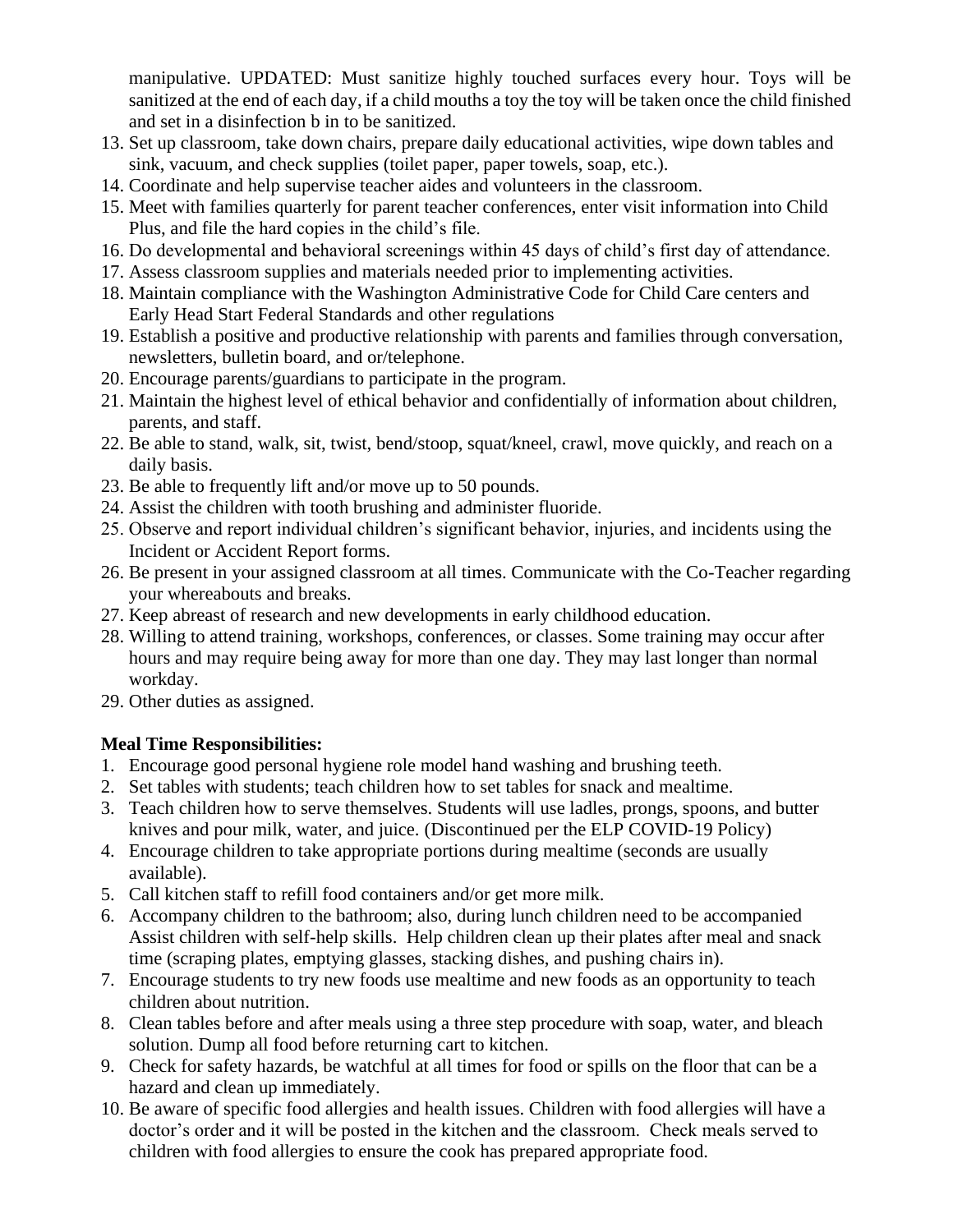11. Sit with children during meals and actively engage them in conversation.

## **Outdoor Learning Environment Responsibilities:**

- 1. Check for safety hazards, such as, garbage, dogs, big sticks, open gates, damage to fence, unsafe vegetation, in play area and holes.
- 2. Helmet's children riding bikes must wear a helmet that has been fitted on them at all times.
- 3. Check straps, and helmet for any damage. Damaged helmets must be removed from play area until repaired.
- 4. Complete Equipment Maintenance Notice to inform Maintenance person when playground and/or playground equipment is in need of repair.
- 5. Tricycles to be put away every day. Check for damage and report to maintenance.
- 6. Participate in organized daily playground activity plan activities that include both gross and fine motors.
- 7. First Aid Kit: Make sure kit is taken on playground and be aware of who has it should you need it in an emergency.
- 8. Keep emergency phone contacts updated.
- 9. Supervise children actively during outdoor time, constantly monitoring and interacting with students.

## **OTHER:**

- 1. Prepare, cooks, and serves school meals, snacks, or side items as needed.
- 2. Washing dishes with commercial dish washer as needed.
- 3. Building-wide janitorial duties as needed.
- 4. Fill-in as necessary in Early Head Start, Head Start, Daycare, or ECEAP.
- 5. Follow LIBC and Early Learning Program policies, including cell phone use, attendance and punctuality, visitors, food and beverages in classrooms, chain of command, personal appearance and dress attire, confidentiality, and social media policy.
- 6. Complete other duties as assigned.
- 7. Maintain 90 percent attendance and punctuality.
- 8. Be familiar with licensing and/or performance standards for your program.
- 9. Be respectful when communicating interacting with your coworkers, supervisor, and families.

# **MINIMUM QUALIFICATIONS:**

- 3 Months Prior Classroom Experience.
- Current or pending Child Development Associate for Infants and Toddlers or State Awarded certificate for preschool teachers that meets or exceed 120 clock hours or college credit equivalent OR Obtain CDA Modules within 90 days of hire date.
- Bachelor's in early childhood education or bachelor's in education with experience in teaching infant or toddler-age children, *preferred*
- Lummi/Native American/Veteran preference policy applies.

# **KNOWLEDGE, ABILITIES AND SKILLS:**

- Familiar with the Washington Administrative Code regulations
- Familiar with the LIBC COVID-19 Phased Reopening Plan
- Data entry in Child Plus, & Teaching Strategies Gold.
- Knowledge of children and how to meet the needs of children and parents.
- Planning, coordination, and supervisory skills to implement a high quality, developmentally appropriate classroom, and curriculum.
- Understanding, ability, and cooperation personality suited to meet the cultural, emotional, mental, physical, and social needs of children.